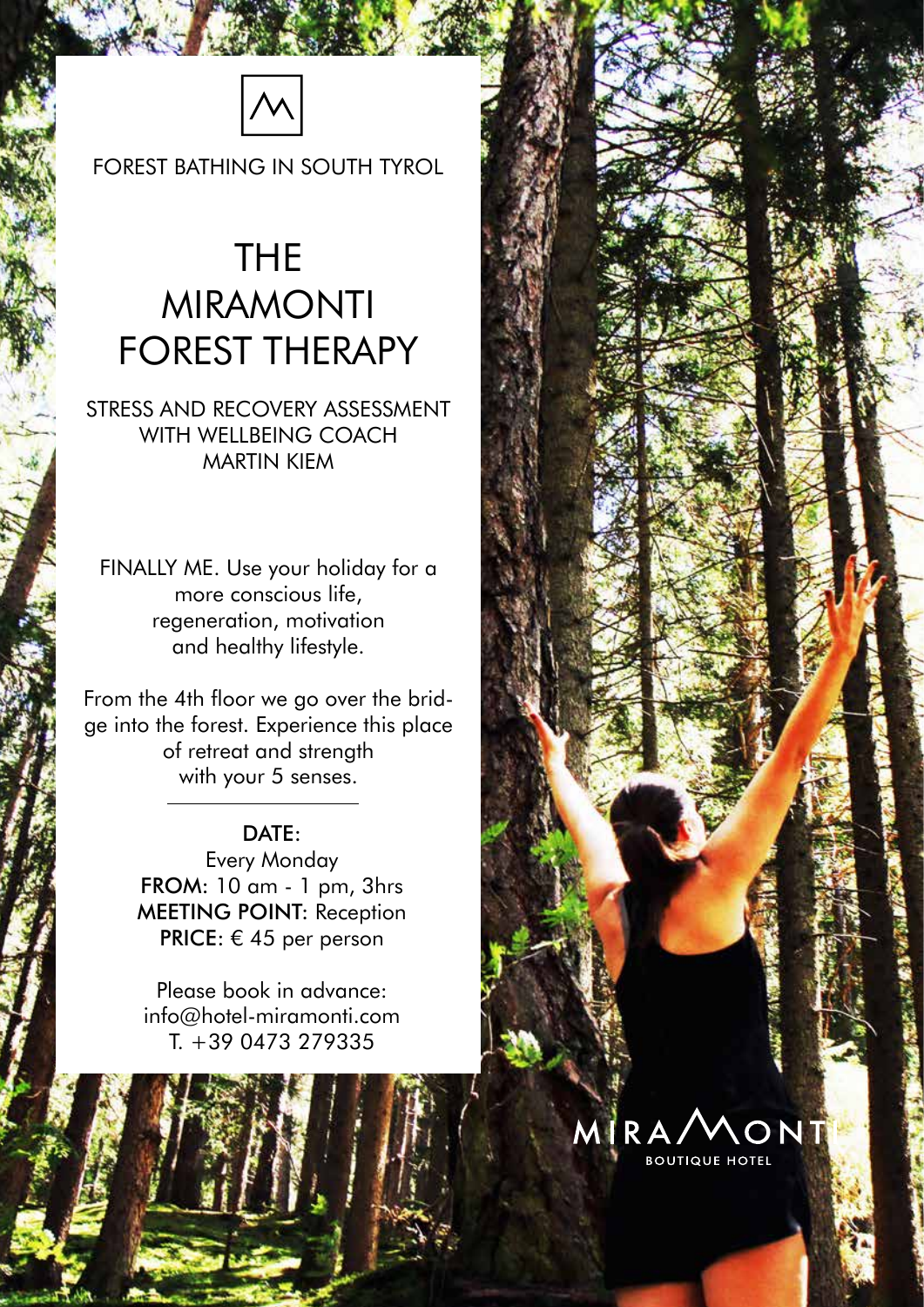## **STRESS AND RECOVERY ASSESSMENT AT Miramonti Boutique Hotel**

#### NATURE HEALS. NATURAL GROUNDS. NATURE GIVES.

And you are invited to take your time, to fill up and to let go, at the Forest-Therapy. Guided and supported. Alone and in peace. Take the Nordic walking poles and wander through the woods on soft ground. About 30 acres of hardwood and softwood welcome you. They are the realm of recreation. Follow the panorama trail. Listen to the sound of nature. The chirping of birds, the murmur of the mountain stream, the rustle of the trees.

Step into an oasis of tranquility. No traffic, no rush, no deadlines. Just you and nature. Only your desires and your needs. Only your heart that opens to the spirit of the alpine beauty. After each step a little more. After each step a little easier. After each step a little closer to yourself as a part of our MIRAMONTI concept. Enjoy it.

#### THE HISTORY OF THE MIRAMONTI-FOREST-THERAPY

This form of movement in and with nature is particularly close to my heart, as it helped me back into a livable, pain-free life. With the age of only 19 the Bekhterev's disease (AS) was diagnosed – with little chance of recovery. I sought help from various doctors, healers and therapists. But without the success I hoped for. I had to give up sports and the daily dose of aspirin has become a routine. Until I met one day by chance Dr. Andreas Kepeller, who spent his vacation at the MIRAMONTI. His trained eye saw at once that I was very limited and he found words of encouragement and comfort. By his advice, I found access to the forest and to the nature, and therefore, I was able to mobilize the musculoskeletal system and to fight actively against the disease. Long walks in the adjacent forest and special exercises according to "The 7 Aigelsreiter" by Dr. Aigelsreiter helped me to live again without pain.

Even today, I invest regularly in my health and try to find peace and balance, as well as the necessary and purposeful movements.

# **PACKAGE 1 "Forest Bathing"** € 45 per person

- 60 minutes Forest bathing workshop
- 2 hours Shinrin Yoku walk

## PACKAGE 2 <sub>*II*</sub>Biofeedback" € 215 per person</sub>

- 24 hour stress and recovery profile
- 90 minutes Lifestyle Coaching

#### "FOREST BATHING IN SOUTH TYROL"

Take a deep breath, please - on extended walks including breathing exercises in the middle of the wonderful foliage and coniferous forests, about four cilometers above Meran. The bioactive substances of the trees are the secret of "Forest Bathing". Klaus Alber is also convinced of its healing power. The 30 hectares of nature around his - really substantial boutique hotel "Miramonti" helped him to recover from a chronic illness. "ELLE | August 2017"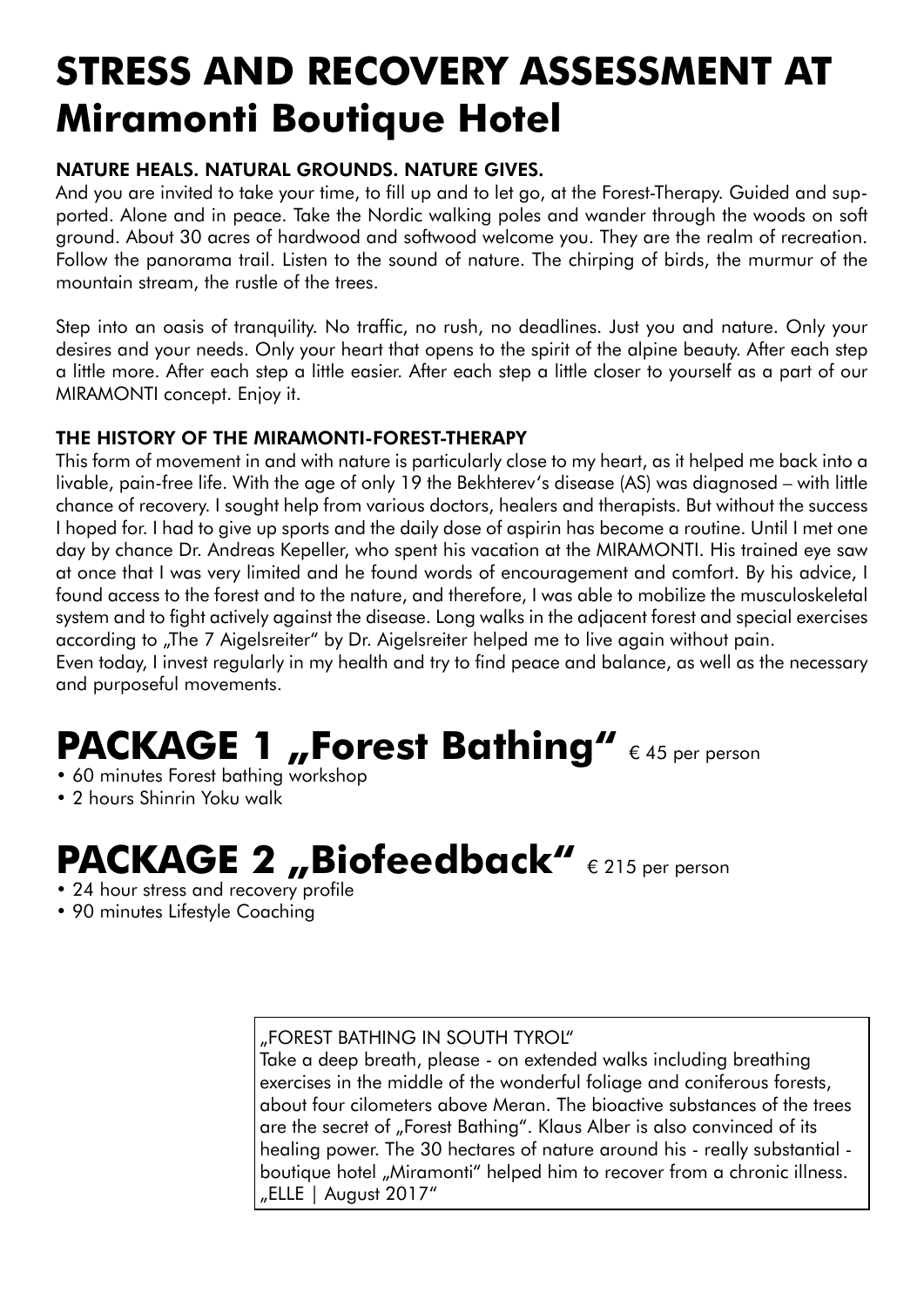## **STRESS AND RECOVERY ASSESSMENT AT Miramonti Boutique Hotel**

### **Product description**

24 hour stress and recovery profile



Before the beginning of your lifestyle coaching session you will have the unique opportunity to wear a small biofeedback monitor for 24 hours. The monitor measures the activity in your autonomic nervous system, which is responsible for the stress and recovery responses in your body. The results of the assessment will be used as a foundation for your lifestyle coaching session.

- Your biofeedback report includes:
- 24 hour stress and recovery profile
- Chart about energy renewal and energy expenditure
- Sleep quality
- Heart rate, breathing rate etc.



At the start of your 60 minute coaching session you will discuss your current lifestyle with your coach. This includes areas such as exercise, nutrition, sleeping habits, social relationships and workload and how these areas impact your wellbeing. Afterwards, in conjunction with your coach, you will create a positive action plan with detailed goals. You will learn how to optimize your physiological and psychological resources in your everyday life to improve your overall wellbeing.

### **Forest Bathing Workshop in the forest**



In this 60 minute interactive workshop you will learn the basics of forest bathing from a heoretical as well as practical point of view. The workshop begins with a brief introduction about the history of forest bathing and how this kind of forest activity differentiates from traditional forest activities. Afterwards you will find out about the scientifically proven health benefits of forest bathing, which you will then have the chance to experience yourself on the Shinrin Yoku walk. The influence of forest bathing on your nervous system, hormone system and immune system will be discussed in detail.



**BOUTIQUE HOTEL** 

### **Lifestyle Coaching**